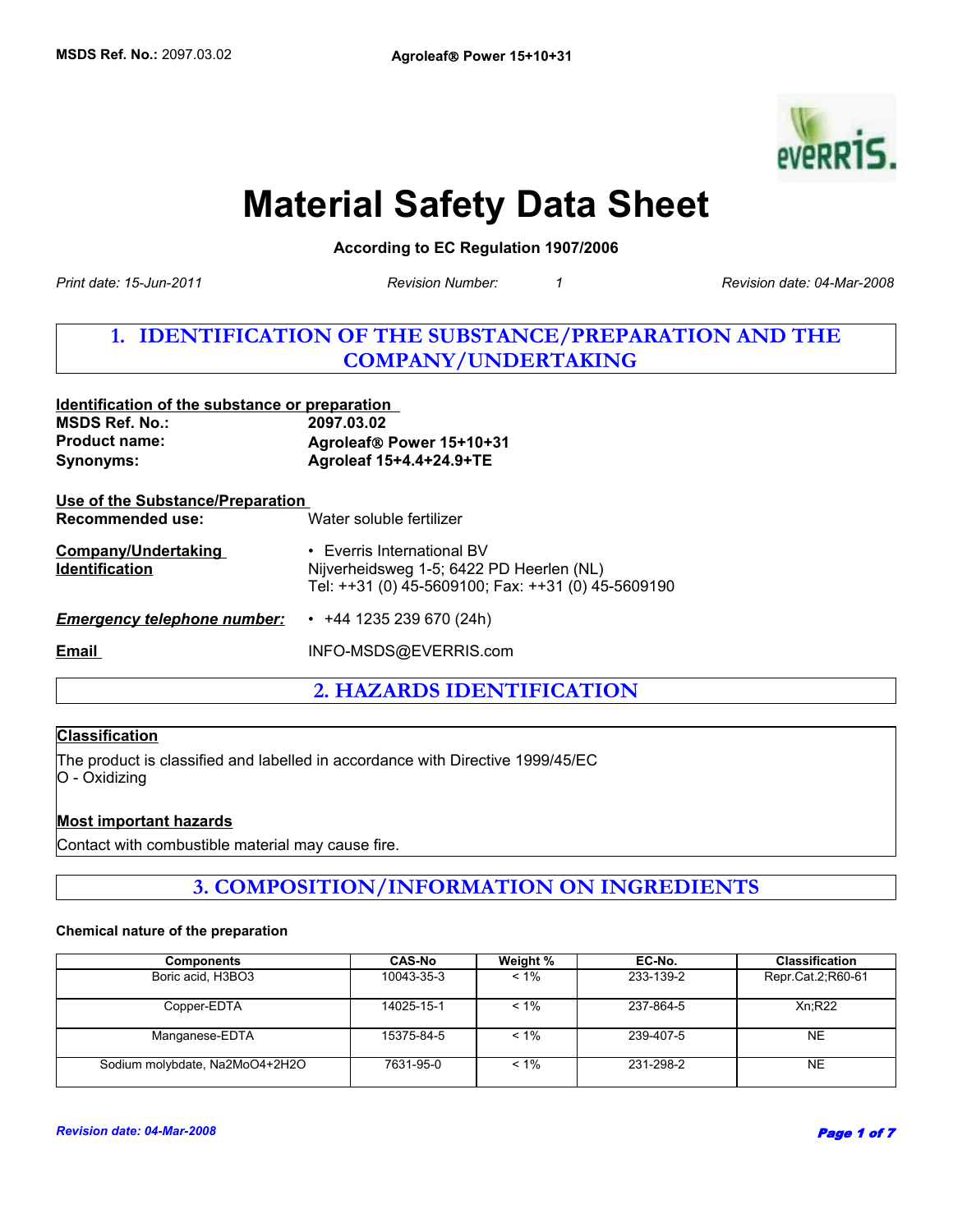| <b>Components</b>                                          | <b>CAS-No</b> | Weight % | EC-No.                          | .<br>Classification |
|------------------------------------------------------------|---------------|----------|---------------------------------|---------------------|
| KN <sub>O3</sub><br>nitrate.<br>Potassium<br>$\sim$ $\sim$ | 7757-79-      | 25%<br>. | $1 - 818 - 8$<br>י מר<br>$\sim$ | C;R08               |

## *NE = Non-Established*

## *For the full text of the R phrases mentioned in this Section, see Section 16*

| <b>4. FIRST AID MEASURES</b>       |                                                                                                                                                                                                                                                                                      |  |
|------------------------------------|--------------------------------------------------------------------------------------------------------------------------------------------------------------------------------------------------------------------------------------------------------------------------------------|--|
| <b>General advice:</b>             | Check the casualty's state of consciousness, breathing and pulse; put in emergency<br>position or revive.                                                                                                                                                                            |  |
| Ingestion:                         | Possible symptoms are nausea and/or vommiting. Clean mouth with water and drink<br>afterwards plenty of water. If a person vomits when lying on his back, place him in<br>the recovery position. Do not induce vomiting without medical advice. Consult a<br>physician if necessary. |  |
| Inhalation:                        | In the case of inhalation of aerosol/mist consult a physician if necessary. Possible<br>symptoms are coughing and/or dyspnoea. If breathing is difficult, give oxygen. Move<br>to fresh air.                                                                                         |  |
| <b>Skin contact:</b>               | If skin irritation persists, call a physician.                                                                                                                                                                                                                                       |  |
| Eye contact:                       | In the case of contact with eyes, rinse immediately with plenty of water and seek<br>medical advice.                                                                                                                                                                                 |  |
| <b>Protection of first-aiders:</b> | Avoid contact with eyes. Use personal protective equipment.                                                                                                                                                                                                                          |  |
| <b>5. FIRE-FIGHTING MEASURES</b>   |                                                                                                                                                                                                                                                                                      |  |

#### **Suitable extinguishing media:**

Coordinate fire extinguishing measures to fire in surrounding area.

#### **Unsuitable extinguishing media:**

Not applicable

## **Special exposure hazards arising from the substance or preparation itself, its combustion products, or released gases:**

Danger of toxic gases in smoke in case of fire.

## **Special protective equipment for firefighters:**

As in any fire, wear self-contained breathing apparatus pressure-demand, MSHA/NIOSH (approved or equivalent) and full protective gear.

## **Specific methods:**

Dike and collect water used to fight fire.

# **6. ACCIDENTAL RELEASE MEASURES**

#### **Personal precautions:**

Ensure adequate ventilation. Avoid dust formation. Use personal protective equipment. Wear personal protective equipment.

#### **Environmental precautions:**

Prevent product from entering drains. Do not contaminate surface water.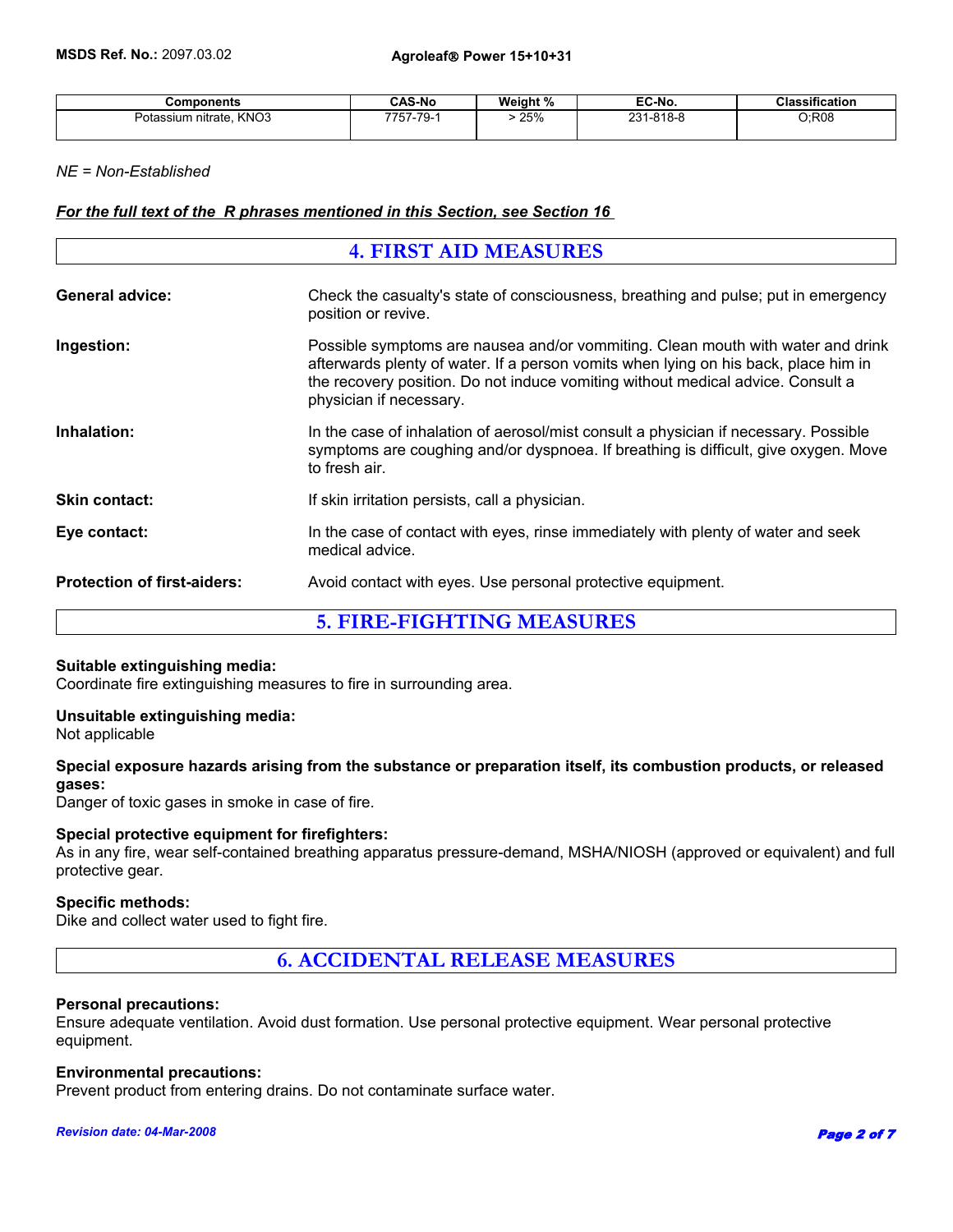## **Methods for cleaning up:**

Shovel or sweep up. Do not create a powder cloud by using a brush or compressed air.

# **7. HANDLING AND STORAGE**

#### **Handling:**

**Storage:**

**Technical measures/precautions:** Provide appropriate exhaust ventilation at places where dust is formed.

**Safe handling advice:** Avoid dust formation. Avoid contact with skin and eyes.

**Technical measures/storage conditions:** Keep containers dry and tightly closed to avoid moisture absorption and contamination. Keep away from food, drink and animal feeding stuffs. For quality reasons: Keep out of reach of direct sunlight, store under dry conditions, partly used bags should be closed well. Keep at temperatures between 0 °C and 40 °C .

**Incompatible products:** Keep away from:

Packaging material: **Packaging material:** Plastic bags **VCI (Germany)** 5.1B

Flammable materials **Specific use(s):** Water soluble fertilizer.

# **8. EXPOSURE CONTROLS / PERSONAL PROTECTION**

**Engineering measures to reduce exposure:** Ensure adequate ventilation.

**Occupational exposure controls Personal protective equipment Respiratory protection:** In case of insufficient ventilation wear suitable respiratory equipment. **Hand protection:** The protection of the plastic material gloves. **Eye/face protection Exercise 2.1 Transfer Service 2.1 Transference 2.1 Tightly fitting safety goggles. Skin and body protection:** Not applicable. **Hygiene measures Follow good housekeeping practices. When using, do not all the state of the Follow good housekeeping practices. When using, do not** eat, drink or smoke. Keep away from food, drink and animal feeding stuffs. **Exposure limit values Environmental exposure controls Avoid dust formation. Belgium - 8 Hr VLE** 2 mg/m<sup>3</sup> TWA *Boric acid, H3BO3*  **Germany TRGS900:** 0.5 mg/m3 TWA  **Portugal - TWAs** 2 mg/m3 TWA

*Copper-EDTA*

*Revision date: 04-Mar-2008*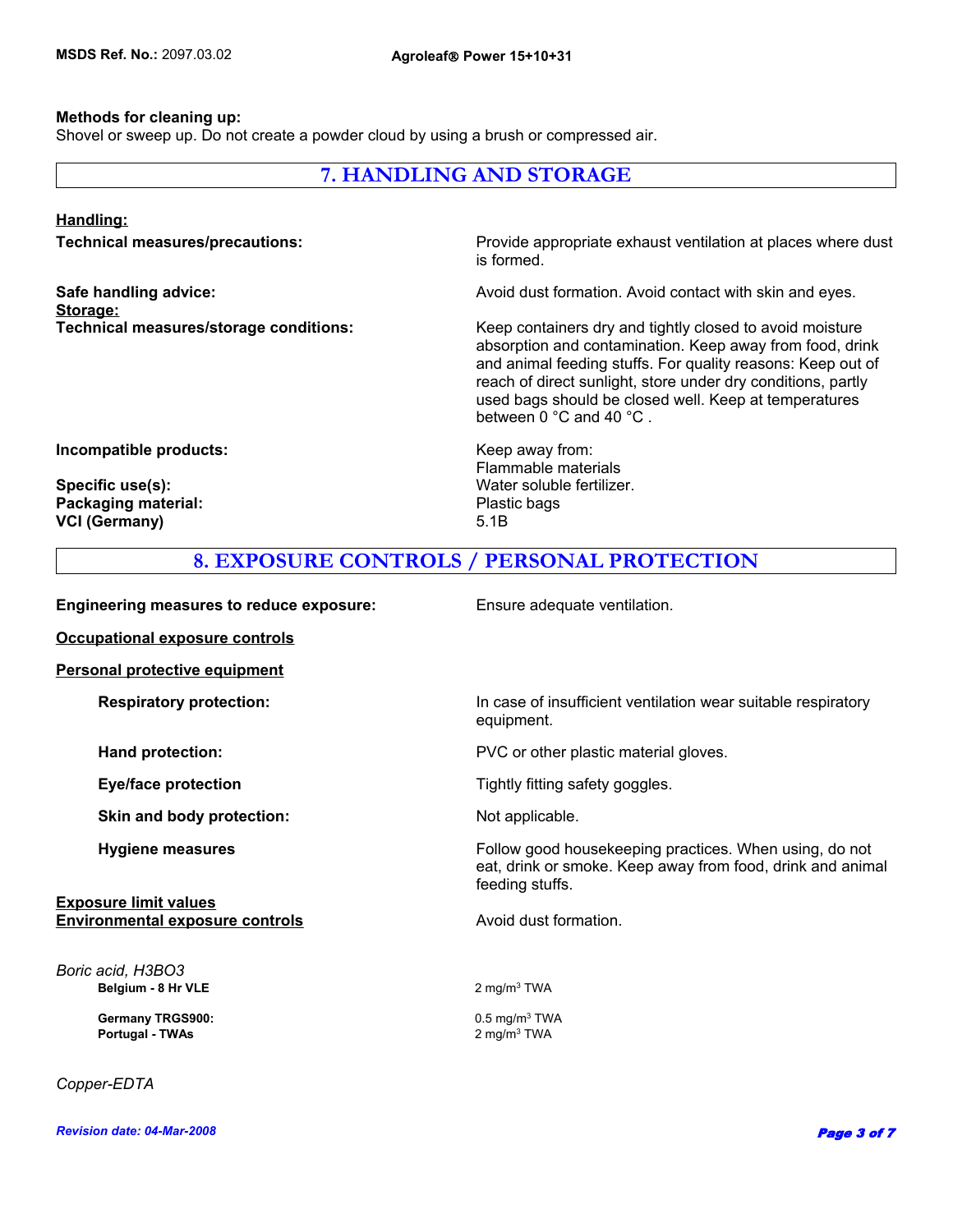| Finland - Occupational Exposure Limits - 8 hour | 1 mg/m $3$ TWA              |
|-------------------------------------------------|-----------------------------|
| Manganese-EDTA                                  |                             |
| Belgium - 8 Hr VLE                              | $0.2 \text{ mg/m}^3$ TWA    |
| <b>Czech Republic OEL</b>                       | 1 mg/m $3$ TWA              |
| Sodium molybdate, Na2MoO4+2H2O                  |                             |
| Belgium - 8 Hr VLE                              | 5 mg/m $3$ TWA              |
| <b>Czech Republic OEL</b>                       | $5 \text{ mg/m}^3$ TWA      |
| Finland - Occupational Exposure Limits - 8 hour | 6 mg/ $m3$                  |
| France - Valeurs Limites d'exposition (VLE)     | 5 mg/ $m3$                  |
| <b>France INRS (VME)</b>                        | 5 mg/m <sup>3</sup> VME     |
| Norway - 8 h:                                   | $5 \text{ mg/m}^3$ TWA      |
| <b>Portugal - TWAs</b>                          | $0.5$ mg/m <sup>3</sup> TWA |
| Spain - Valores Limite Ambientales - VLE        | 5 mg/m <sup>3</sup> VLA-ED  |
| Sweden - OEL - 8 Hour                           | 10 $mq/m3$ LLV              |
|                                                 | 5 mg/m <sup>3</sup> LLV     |

# **9. PHYSICAL AND CHEMICAL PROPERTIES**

| <b>General Information</b> |                          |
|----------------------------|--------------------------|
| <b>Physical State:</b>     | Solid                    |
| Appearance:                | Powder                   |
| Color:                     | Off-white                |
| Odor:                      | No information available |
|                            |                          |

|                          | <b>Important Health Safety and Environmental Information</b> |
|--------------------------|--------------------------------------------------------------|
| Solubility:              | Completely soluble                                           |
| <b>Water solubility:</b> | +/- 30 - 45 kg/100L                                          |

# **Other information**

# **10. STABILITY AND REACTIVITY**

| <b>Stability:</b>                           | Stable under recommended storage conditions.                                                                       |
|---------------------------------------------|--------------------------------------------------------------------------------------------------------------------|
| <b>Conditions to avoid:</b>                 | Keep away from open flames, hot surfaces and sources of ignition. Burning produces<br>obnoxious and toxic fumes.   |
| <b>Materials to avoid:</b>                  | Combustible material.                                                                                              |
| <b>Hazardous decomposition</b><br>products: | No decomposition if stored normally. Thermal decomposition can lead to release of<br>irritating gases and vapours. |

# **11. TOXICOLOGICAL INFORMATION**

# **Component information**

*Boric acid, H3BO3*  **LD50/oral/rat =** > 3500 mg/kg

*Copper-EDTA*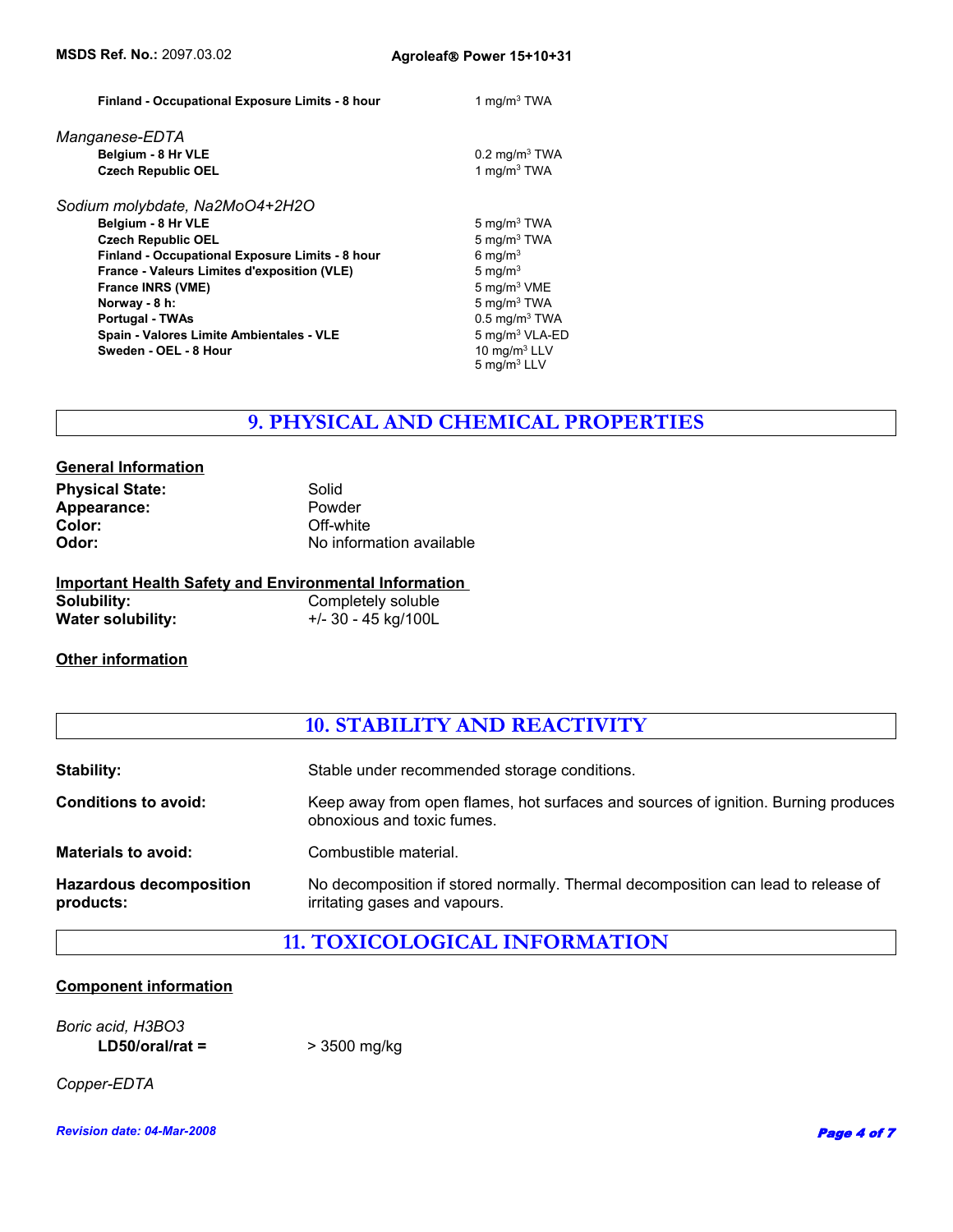| $LD50/oral/rat =$              | $> 1000$ mg/kg                                                                 |
|--------------------------------|--------------------------------------------------------------------------------|
| Sodium molybdate, Na2MoO4+2H2O |                                                                                |
| $LD50/oral/rat =$              | 4000 mg/kg                                                                     |
| Potassium nitrate, KNO3        |                                                                                |
| $LD50/oral/rat =$              | 3750mg/kg                                                                      |
| <b>Product information</b>     |                                                                                |
| <b>Local effects</b>           |                                                                                |
| <b>Skin effects:</b>           | May cause skin irritation in susceptible persons                               |
| Eye effects:                   | May cause eye irritation with susceptible persons                              |
| Inhalation:                    | May cause sensitization by inhalation                                          |
| Ingestion:                     | Ingestion may cause gastrointestinal irritation, nausea, vomiting and diarrhea |
|                                |                                                                                |

# **12. ECOLOGICAL INFORMATION**

# **Product information**

**Water Endangering Class (WGK):** 1 (Scotts classification )

## **Component information**

*Sodium molybdate, Na2MoO4+2H2O*

**Ecotoxicity effects** LC50/96h/rainbow trout => 2800 mg/l

# **13. DISPOSAL CONSIDERATIONS**

| <b>Waste Disposal Methods:</b> | Use up product completely. Packaging material is industrial waste                 |
|--------------------------------|-----------------------------------------------------------------------------------|
| Contaminated packaging:        | Empty containers can be landfilled, when in compliance with the local regulations |

# **14. TRANSPORT INFORMATION**

# **Product information** Physical State: Solid

## **ADR/RID**

UN-No:<br> **Proper shipping name:** The Contract of the Contract of Contract of Contract of Contract of Contract of Contract<br>
Contract of Contract of Contract of Contract of Contract of Contract of Contract of Contract of Cont **Proper shipping name:** CXI COMEX COMEX COMEX COMEX COMEX COMEX COMEX COMEX COMEX COMEX COMEX COMEX COMEX COMEX COM<br> **Proper Solid, N.O.S.** S.1 **Hazard Class:** 5.1 **Packing group:** 5.1 **Packing group:** 5.1 **PG III Packing group: Description:** Potassiumnitrate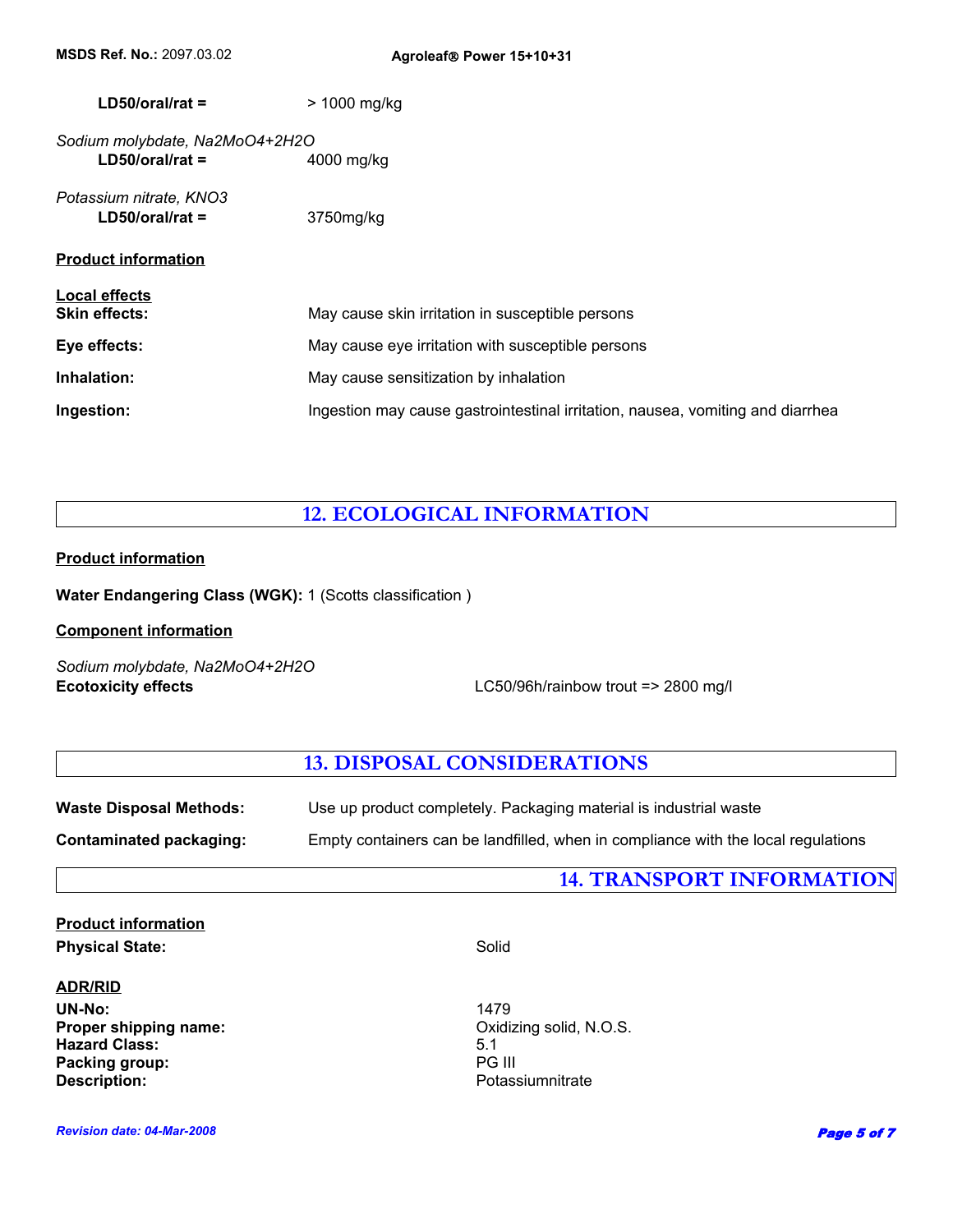# **14. TRANSPORT INFORMATION**

#### **IATA**

**UN-No:** 1479 **Proper shipping name:** COMEXAND COXIDIZING SOLID, N.O.S. **Hazard Class:** 5.1 **Packing group:** PG III

## **IMO / IMDG**

UN-No:<br> **Proper shipping name: Example 2018** The Constanting Solid, N.O.S. **Proper shipping name: Hazard Class:** 5.1 **Packing group:**<br>Description: **EmS:** F-A / S-Q



**Description:** Potassiumnitrate

**Description:** Potassiumnitrate

# **15. REGULATORY INFORMATION**

**Indication of danger:** O - Oxidizing.



## **R -phrase(s)**

R 8 - Contact with combustible material may cause fire.

**16. OTHER INFORMATION**

## **Text of R Phrases mentioned in Section 3**

R 8 - Contact with combustible material may cause fire. R22 - Harmful if swallowed.

**Reason for revision:** \*\*\* Indicates changes since the last revision. This version replaces all previous versions